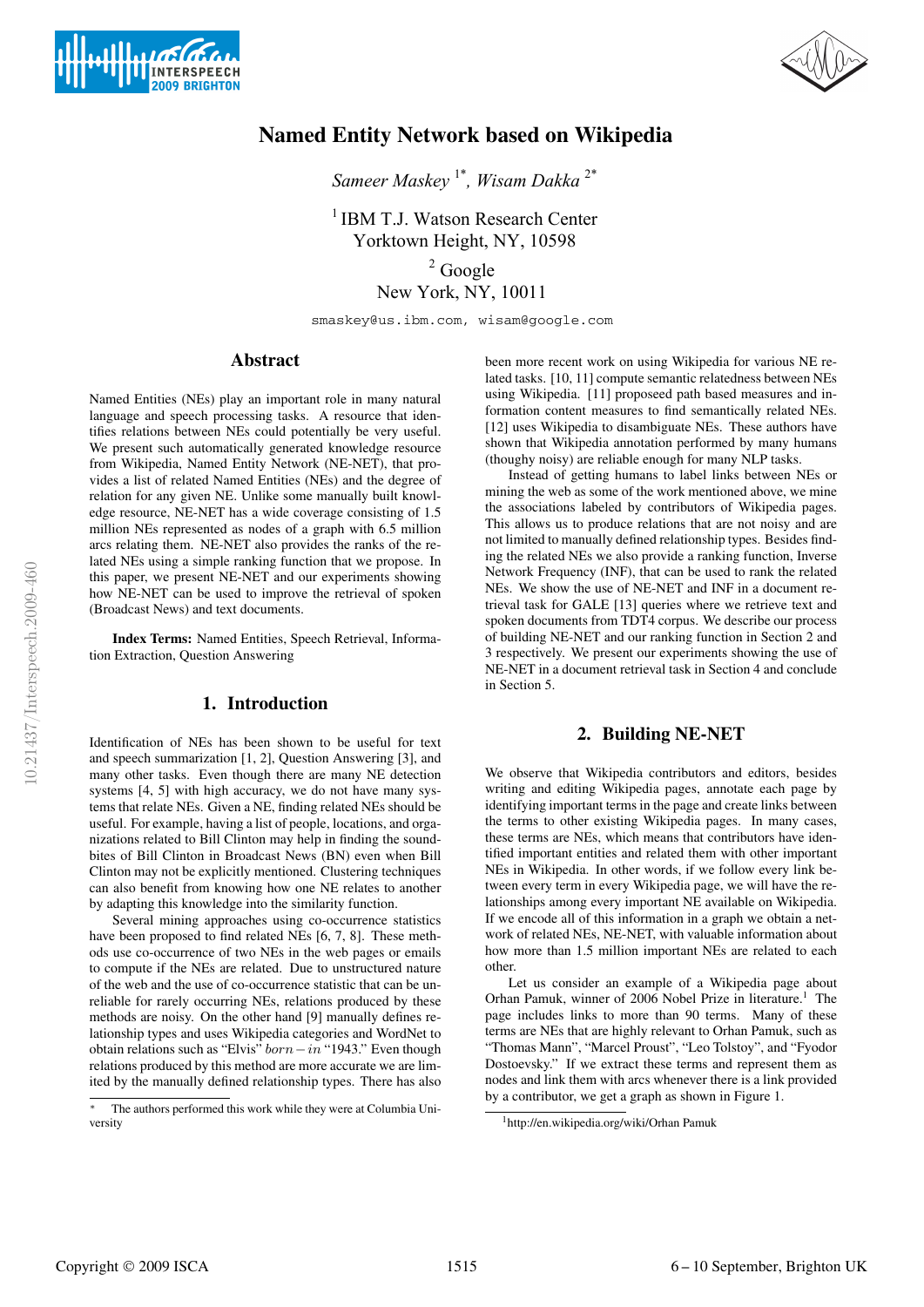

Figure 1: A subgraph of Turkish novelist Orhan Pamuk

We should note all the terms that are linked by contributors in Figure 1 are not NEs (e.g. "post modernism" is linked to "the black book" in Orhan Pamuk's page). In order to filter out non NE terms we use NE classifier particularly built for classifying the terms in Wikipedia [14]. They report very high accuracy for detecting person, organization,location and miscellaneous. We use their classifier in a blackbox approach to classify NEs of our  $NE-NET.<sup>2</sup>$ .

We should also note that some contributors may identify the same NE with various surface terms. For example, for the node "Orhan Pamuk", contributors use the surface terms "Pamuk," "Orhan," "Orhan Parmuk," and others, including ones with spelling mistakes. One of the biggest advantages we get for using Wikipedia is that such surface variations are identified by the contributors and they point them all to one Wikipedia page. This allows us to search our NE-NET with all possible surface variations including likely spelling mistakes of a given NE.

In order to build our final NE-NET graph we retrieve entire Wikipedia articles and exploit its XML structure to identify the links. There were about 1.5 million nodes with pages which were connected by approximately 6.5 million links. After we build the graph we append each node with the following metadata:  $(i)$  Category that describe the type of NE  $(ii)$  Surface that provides all surface variations and  $(iii)$  **Abstract**. After various memory optimizations we can load the entire graph in memory which allows us to find related NEs for a very large degree of N.

The first type of metadata field in the node is *Category*. This metadata field carries the classification of each Wikipedia page. It can have one of the following values obtained using [14]'s NE classifier: person, organization, location, misc, and common. The category metadata allows us to build sub-networks of just person names or organization names as well. The second metadata field *Surface* contains the surface forms of the given node. For example, if we look in Wikipedia we will find two surface forms, George Bush and George W Bush, for the page of George Bush. Hence we store both surface forms making our NE-NET robust to spelling variations. The third meta-data *Abstract* provides a few sentences, created by Wikipedia contributors, to describe the node's page.

## 3. Enriching Nodes with INF

We should note that we can search NE-NET not only for related NEs but also for NEs related with a higher degree of separation than 1. For example, if we search for related NEs of "Orhan Pamuk" with degree of separation of 4 we get hundreds of related NEs. Being able to rank such long list of related NEs can be useful for NLP tasks. We propose a ranking function, Inverse Network Frequency (INF), that ranks the related NEs based on the number of links between the NE and other NEs. INF for a term  $i$  is described by the following equation.

$$
INF_i = log(\frac{|S|}{\sum e(i,k)})
$$
\n(1)

where  $|S|$  is the size of the graph (the total number of nodes in the graph) and  $\sum e(i, k)$  is the sum of edges between the node  $k$  and node  $i$  where edge originates at  $k$  and ends at  $i$  and  $i \neq k$  and  $distance(i, k) = 1$ . For our experiments we normalize the INF values by dividing it by  $inDegree_i/Outdegree_i$ to compute the ranks of the related NEs.  $inDegree_i$  is the number of incoming links and  $Outdegree_i$  is the number of outgoing links of a node  $i$  respectively.

The INF measure was motivated by a similar measure Inverse Document Frequency (IDF) [15] that is frequently used in IR tasks. IDF is computed by taking a log of total number of documents divided by the number of documents the term occurs in a large corpus. It is frequently scaled using Term Frequency  $TF$  of a document to obtain  $TFoIDF$  scores that are used to find a relevant set of words to the topic of the document. In a similar fashion we can also obtain  $TFoINF$  using  $INF$ scores. We should note that in *IDF* computation, the count of denominator is incremented even though the term may have occurred in the corpus without any relevance to the topic NEs of a given document. In our case, we are able to take account of relevance with NEs of interest because we know NEs are linked by contributors only when they have some relations to each other.  $TFoINF$  scores can be computed with the following equation.

$$
TFoINF_{i,j} = TF_{ij}.INF_i \tag{2}
$$

where  $TF_{ij} = \frac{n_{i,j}}{\sum_{k} n_{ij}}$  $\frac{n_{i,j}}{k}$  and the numerator  $n_{i,j}$  is the frequency of term in document  $D_j$ . The term frequency is normalized by the denominator, the total number of all terms in document  $D_i$ .

We show the use of  $INF$  based ranking and NE-NET relations in our experiments that we describe in the following section.

#### 4. Experiments and Results

We present our experiments on the use of NE-NET for a task of document retrieval. We performed our experiments using the queries provided for the first and the second year of GALE project. For GALE project, a system has to retrieve documents from a large corpus of text and spoken documents in many languages and produce an answer from the retrieved documents for

<sup>&</sup>lt;sup>2</sup>More details on NE classifier can be found in  $[14]$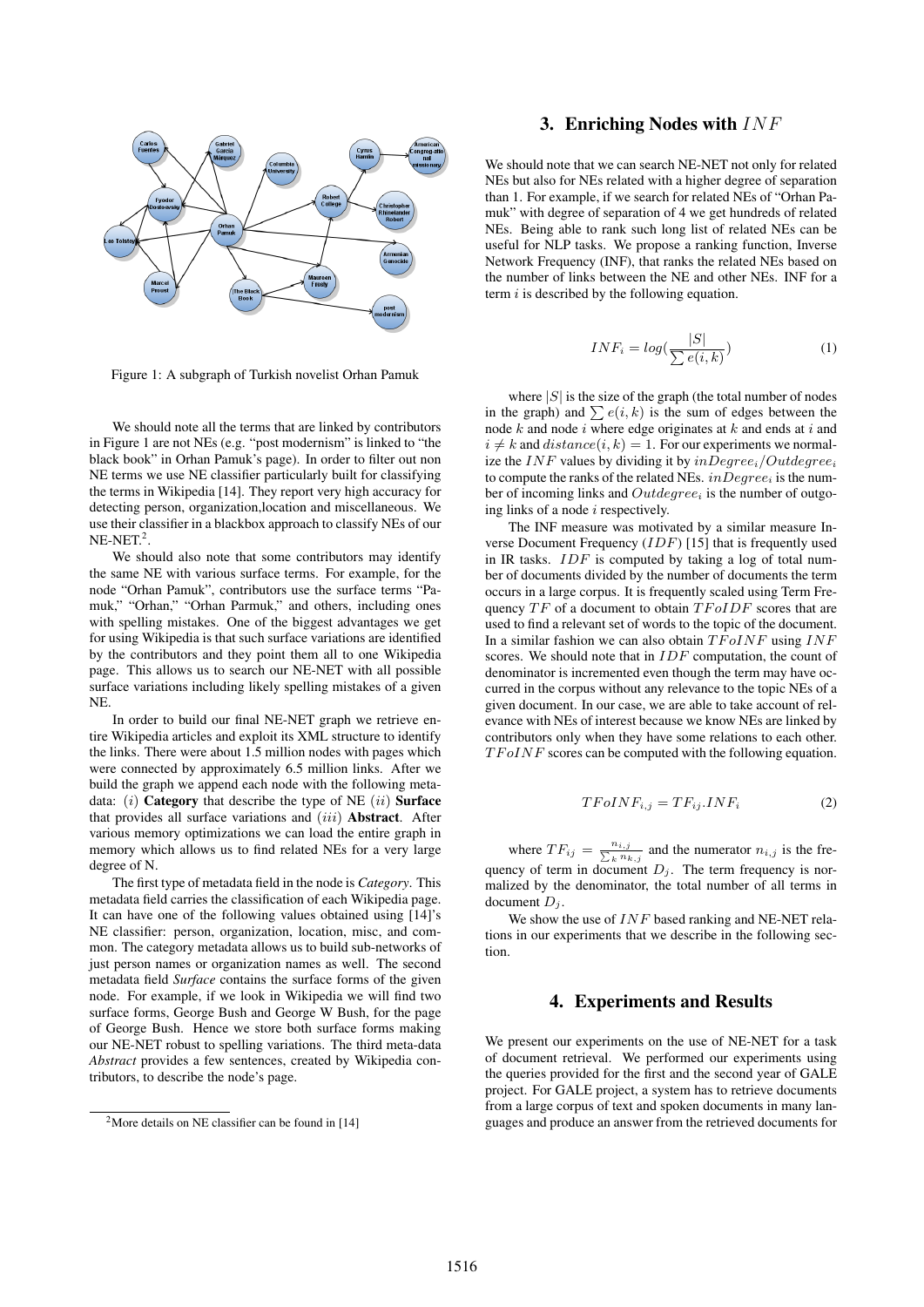

Figure 2: F-Measure curve for retrieval using regular vs. NE-NET queries

the given query. We chose these years of GALE because we had gold standard answers for the document retrieval task.

We first took all the text and broadcast news data available in TDT4 that was provided as a part of GALE corpus and created an Indri<sup>3</sup> index. We then randomly selected 19 GALE queries for which we had gold standard answers. We converted these queries to Indri query format. We used these queries to retrieve relevant documents using Indri search engine on TDT4 index. We compared the retrieved documents with the gold standard answers using information retrieval measures. This setup of our experiment was our baseline.

Next, we wanted to see how we can use NE-NET to improve on our baseline document retrieval system. One simple method that have consistently shown gains in information retrieval community is the technique of query expansion [16]. The query expansion provides gains only if the added lexical items are very relevant to the main query terms. In our case, we can find NEs related to our query NE using NE-NET and add them as additional terms. For example, for the GALE query "Provide information on Ehud Barak" we obtained a regular baseline Indri query that only contained the query-term "Ehud Barak" and the NE-NET query that contained the following list of NEs as relevant terms which were obtained using NE-NET:

• *Ehud Barak, taba summit, dan shomron, bandar bin sultan, yehoshua saguy, limor livnat, amnon lipkin-shahak, ahron bregman, yossi sarid, binyamin ben-eliezer, krav maga, sayeret matkal, tal law, education minister of israel, 1973 israeli raid on lebanon, moshe arens, blue line (lebanon), list of defense ministers of israel, electronic data systems, amir peretz, camp david 2000 summit, meretz-yachad, al-aqsa intifada*

One of the problems with query expansion is that adding terms that are not relevant for query can actually reduce the performance. In our case we may get hundreds of related NEs for a NE term such as "Bill Clinton" which may be linked to many Wikipedia pages. In order to avoid adding all related NEs retrieved from NE-NET we rank them using normalized  $INF$  that we described previously, and select only the top NEs. For our NE-NET experiment, we expanded our baseline queries (BQs) to their expanded NE-NET query forms (NQs) using Indri's "#combine" operator where the added terms were obtained from NE-NET. We then used the expanded query with Indri search engine and again retrieved a set of documents. We compared the retrieved documents with the gold standard answers.

We compared the results of these two different experiments using standard precision, recall and f-measure. We tested each query by choosing the Top- $K$  documents of the returned results with  $K = 5, 10, 20, 50, 100$ . The average precision, recall and f-measure for various  $K$  values are shown in Figure 4 and Table 1. We note that regular queries quickly degrade as we increase the value of  $K$ , but the f-measure for NE-NET queries degrade very little – even when we choose more top ranked documents. In fact, for top 50 and 100 documents, f-measure for NE-NET queries is higher than for regular queries by 5.97% and 4.86%, respectively.

| K         | Type       | Prec  | Recall | F-Measure |
|-----------|------------|-------|--------|-----------|
| Top 5     | <b>REG</b> | 0.316 | 0.211  | 0.188     |
|           | NE-NET     | 0.242 | 0.188  | 0.155     |
| Top $10$  | <b>REG</b> | 0.232 | 0.238  | 0.169     |
|           | NE-NET     | 0.205 | 0.206  | 0.145     |
| Top $20$  | <b>REG</b> | 0.145 | 0.273  | 0.133     |
|           | NE-NET     | 0.192 | 0.217  | 0.145     |
| Top $50$  | <b>REG</b> | 0.079 | 0.289  | 0.093     |
|           | NE-NET     | 0.188 | 0.217  | 0.142     |
| Top $100$ | <b>REG</b> | 0.064 | 0.309  | 0.082     |
|           | NE-NET     | 0.188 | 0.217  | 0.142     |

Table 1: Precision, Recall and F-measure for various K values.

We see in Table 1 that most of the gain in f-measure is due to better precision. Retrieving more documents with only the query terms quickly degrades for regular queries. For NE-NET queries, our expansion technique provided enough relevant terms to retrieve relevant documents even for higher K values. We see that the precision of NE-NET queries is 12.30% and 10.88% higher for the top 100 and 50 documents in comparison with regular queries. For the same queries we see a degradation of recall. However, the ratio of increase in precision and decrease in recall is high enough that we see significant improvement in f-measure. We observe that when we choose very few documents, such as the top 5 documents, regular queries perform better than NE-NET queries. We expect this behavior because the documents that are ranked in the top 5 or 10 are likely to be very relevant as there will be documents with an exact match to the query terms. Usually the problematic documents are the documents that are ranked lower than the top 10 that do not have exact query terms in them, and these were the documents NE-NET was able to handle better. We should also note that the query set we chose has a mix of different GALE query types. Hence the use of NE-NET is robust enough for us to use in all query types for GALE. The results of our above experiment show that using ranked list of related NEs obtained from our knowledge resource NE-NET can be used to improve text and spoken document retrieval.

One of the reasons NE-NET is useful in retrieving spoken

<sup>3</sup>http://www.lemurproject.org